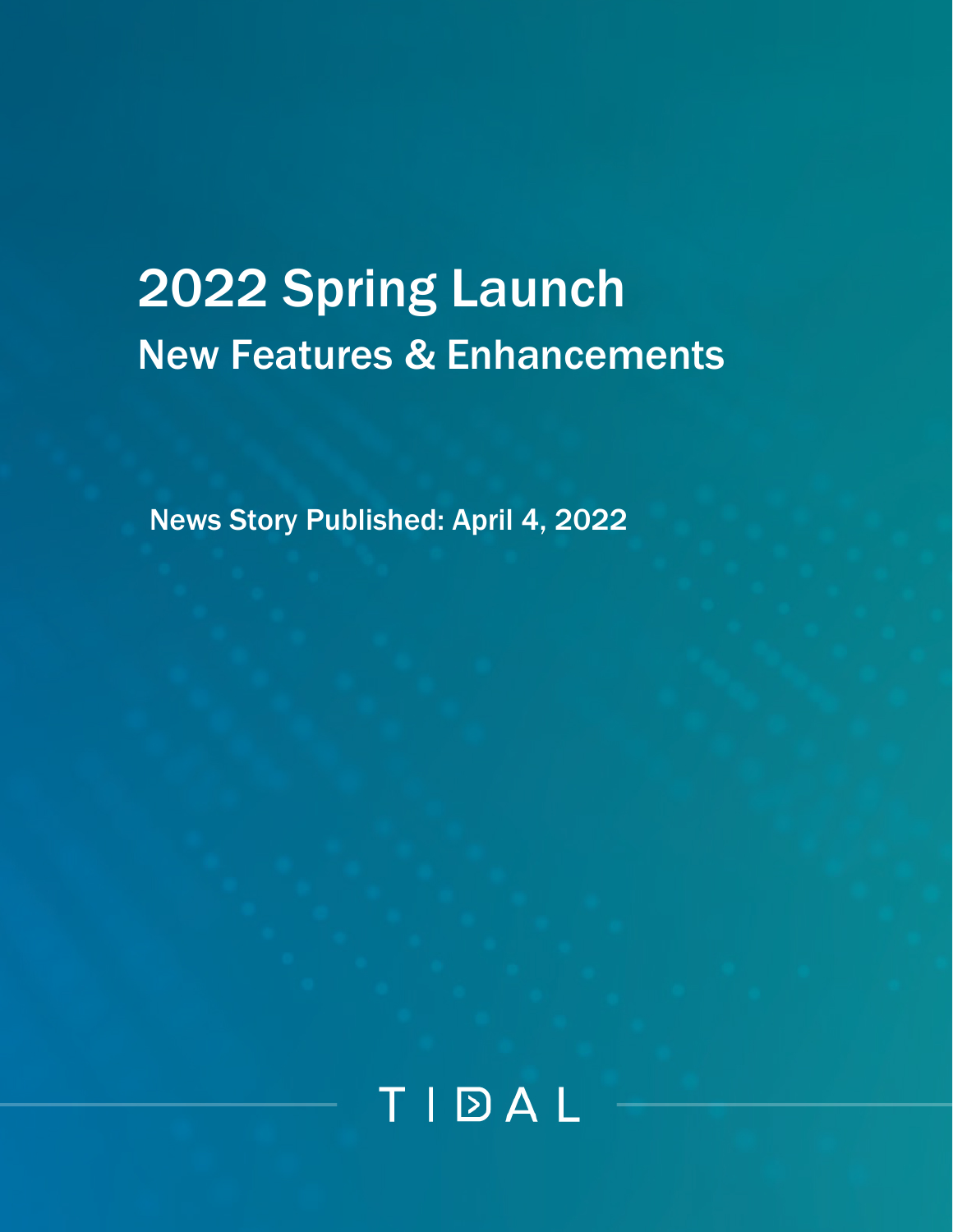### 2022 Spring Launch – New Features & Enhancements for the Tidal Platform

\_\_\_\_\_\_\_\_\_\_\_\_\_\_\_\_\_\_\_\_\_\_\_\_\_\_\_\_\_\_\_\_\_\_\_\_\_\_\_\_\_\_\_\_\_\_\_\_\_\_\_\_\_\_\_\_\_\_\_\_\_\_\_\_\_\_\_\_\_\_\_\_\_\_\_\_\_\_\_\_\_\_\_\_\_\_\_\_

April 4, 2022

We just completed our first launch of 2022 with new features and enhancements for Tidal Automation, Explorer and Repository as well as additions to our portfolio of integrations. Here are some highlights of this launch.

#### Tidal Automation 6.5.10

- Terminator Jobs This new job type provides the mechanism to control the completion status of a job group. Users define whether or not to continue activities in a job group based on what happens with a job in the group.
- Enhancements to Graphical Views and Business Views
	- $\circ$  Gantt charts These charts have been improved and provide the ability to display and drill into jobs and groups over time. They now incorporate SLA tracking and support some of our newer constructs such as file watcher and terminator jobs.
	- o Business Views The changes noted for Gantt charts have been applied to Business Views as well.
- Enhancements to Job Definitions
	- $\circ$  Job Dependency on the Last Run of the Job A Last Run checkbox is on the Job Dependency Definition. When selected, the job dependency is based on the predecessor's last run status and exit code.
	- $\circ$  Rerun Same Occurrence With Custom Start Time  $-$  Users can select a new job execution option to rerun the same occurrence of the job with a custom start time or rerun an occurrence based on minutes after the hour.
	- o Rerun Failure Count Determine whether the job rerun is based on the number of failures by defining the number of retries before taking another action.
	- $\circ$  Job Priority Decay in Queue Users can decay priority of jobs in a queue based on whether the Resource is ready and increase or decrease the job priority on an interval basis. The queue bumping setting is not affected but for a recurring set of jobs are running over time, this provides another way to change priority when there are jobs waiting in the queue to be launched.

#### Tidal Explorer 3.1.2

Explorer provides deep-dive diagnostics and visualizations of the Tidal environment so users can optimize resources, operational performance and service levels. This release includes:

• Improved Job Run Analysis – Analyze historic job run performance with statistics about job start, stop, wait and duration times and identify patterns that may need to be addressed. It improves the ability to manage SLAs on a job-by-job basis.

\_\_\_\_\_\_\_\_\_\_\_\_\_\_\_\_\_\_\_\_\_\_\_\_\_\_\_\_\_\_\_\_\_\_\_\_\_\_\_\_\_\_\_\_\_\_\_\_\_\_\_\_\_\_\_\_\_\_\_\_\_\_\_\_\_\_\_\_\_\_\_\_\_\_\_\_\_\_\_\_\_\_\_\_\_\_\_\_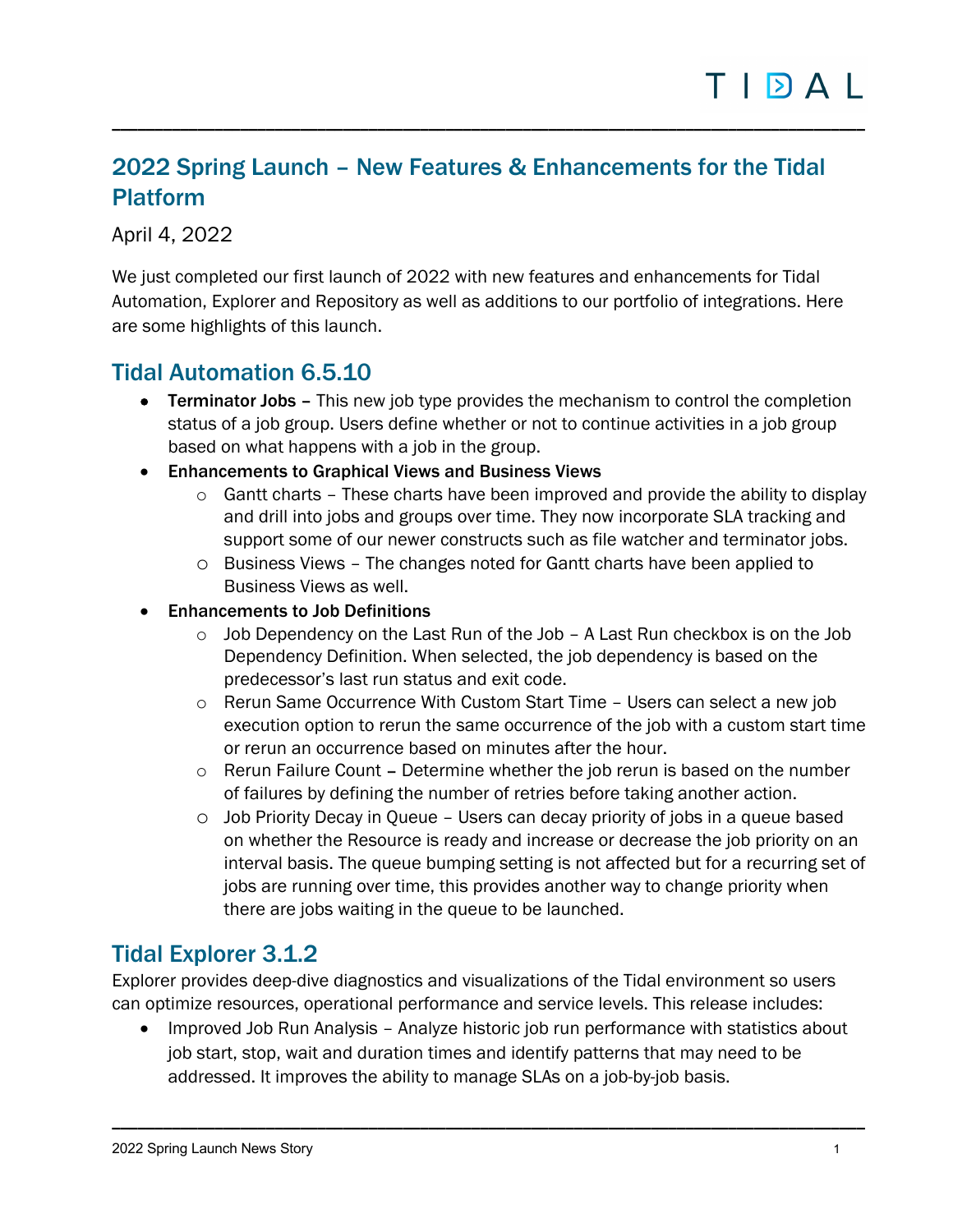• Load/save job run and SLA analysis to a file with the option to print and export as well.

\_\_\_\_\_\_\_\_\_\_\_\_\_\_\_\_\_\_\_\_\_\_\_\_\_\_\_\_\_\_\_\_\_\_\_\_\_\_\_\_\_\_\_\_\_\_\_\_\_\_\_\_\_\_\_\_\_\_\_\_\_\_\_\_\_\_\_\_\_\_\_\_\_\_\_\_\_\_\_\_\_\_\_\_\_\_\_\_

- Gantt Chart Improvements Users can apply filtering mechanisms to focus on particular jobs or time periods. The Gantt chart also now integrates with job run audit logs.
- Data Space Manager From an administration perspective, this tool enables users to define and manage data space by instance.

### Tidal Repository 1.6

Tidal Repository is a key tool for centralized change management of workload automation schedules and calendars. Enhancements in this version of the Repository include:

- Movement Features
	- o Updated to handle movement of newer objects in TA such as Workgroups, Terminator Jobs and Validation Policies
	- o New checkbox to Ignore Broken Dependencies
	- o Logic to ignore uppercase/lowercase in TA objects with the same name but different case
- Ongoing UI Improvements including:
	- o Ability to select all privileges on the Add/Edit User and Add/Edit LDAP Group screens
	- $\circ$  Improved management of hierarchical views on the View Pipeline and View Task screens
	- $\circ$  Change to View Mapping screen reflects the Edit mapping screen in read-only mode
	- o Displays exact number of uncommitted objects on View Repository screen

#### Integrations

Tidal offers a comprehensive set of ready-to-run integrations and we continue to develop new adapters to support critical enterprise applications.

The Spring launch includes two new adapters:

- Apache Spark SQL
- Azure Data Factory

Additionally, enhancements have been made to the following adapters:

- SAP ERP R/3 and S/4HANA includes the ability to apply job last run capability to SAP jobs as well as the ability to use the SAP job name instead of the Tidal job name.
- Kubernetes incorporates fixes based on customer feedback.
- MSSQL Database supports additional SSIS data types, multi-server queries and kerberos authentication.

\_\_\_\_\_\_\_\_\_\_\_\_\_\_\_\_\_\_\_\_\_\_\_\_\_\_\_\_\_\_\_\_\_\_\_\_\_\_\_\_\_\_\_\_\_\_\_\_\_\_\_\_\_\_\_\_\_\_\_\_\_\_\_\_\_\_\_\_\_\_\_\_\_\_\_\_\_\_\_\_\_\_\_\_\_\_\_\_

• Web Services, ServiceNow and Airflow – include proxy support.